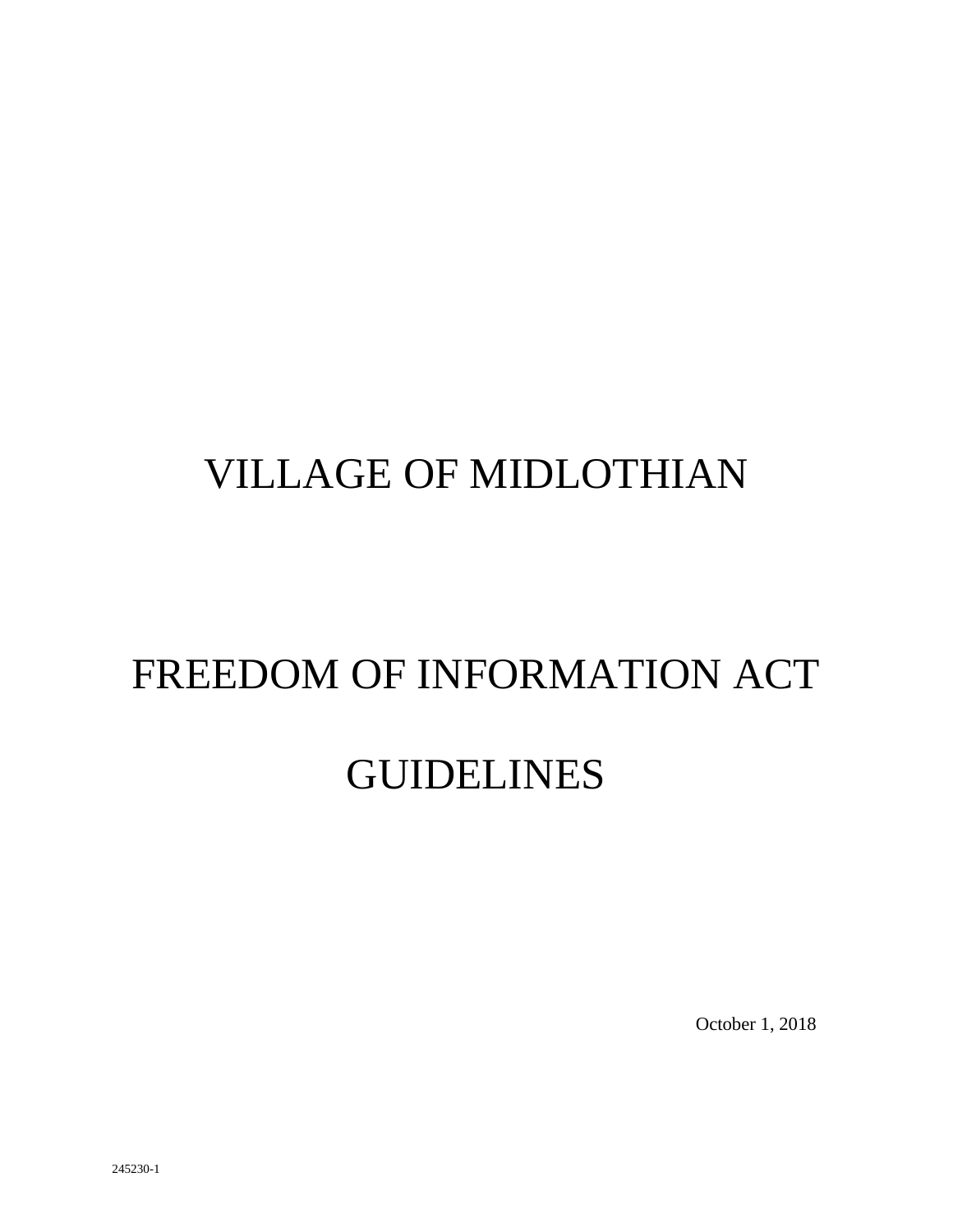## **TABLE OF CONTENTS**

## Page No.

### **GUIDELINES**

| Ι.          |  |
|-------------|--|
| II.         |  |
| III.        |  |
| IV.         |  |
| $V_{\cdot}$ |  |
| VI.         |  |
| VII.        |  |
| VIII.       |  |
| IX.         |  |
| X.          |  |
| XI.         |  |
| XII.        |  |
| XIII.       |  |
|             |  |

### VILLAGE INFORMATION DIRECTORY

APPENDIX A: Request to Inspect and/or Copy Records under the Illinois Freedom of **Information Act** 

|--|--|--|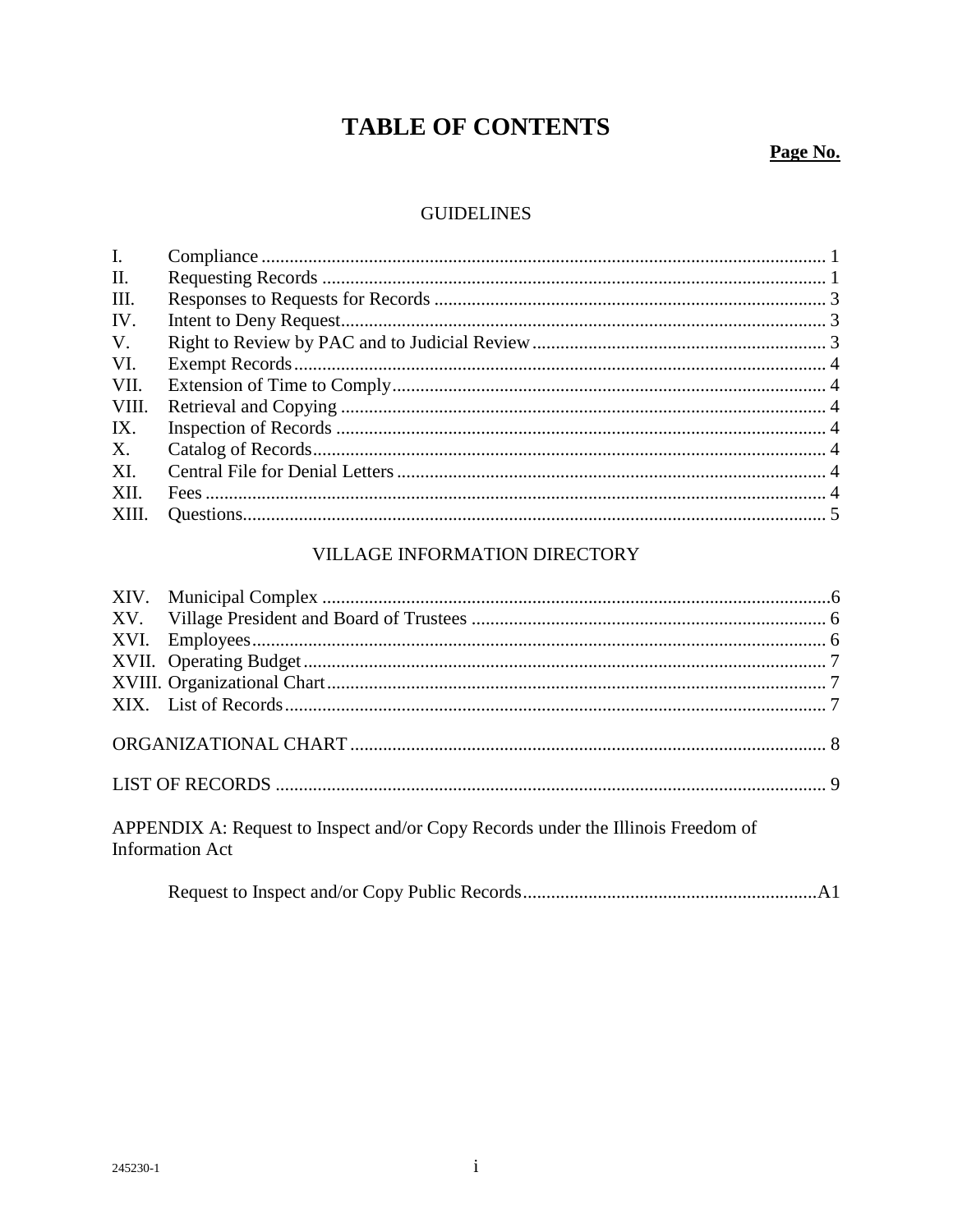#### **GUIDELINES**

#### *I. Compliance*

It is the policy of the Village of Midlothian to permit access to and copying of public records in accordance with the Illinois Freedom of Information Act, hereinafter referred to as the "Act", (5 ILCS 140/1 et. seq.). The Village acknowledges its obligation to provide public records to requesters as expediently and efficiently as possible pursuant to the Act. All public records as defined in the Act are presumed to be open to inspection and copying and unless a requested record is believed to be exempt from disclosure under Section 7 or 7.5 of the Act, it shall be so made available in a prompt and efficient manner.

### *II. Requesting Records*

A. A request for records must be in writing and directed to the Village. Requests should be sent to the Village Hall addressed to the Village Freedom of Information Officer. However, all requests received by the Village shall be processed. Upon receipt of a request for records, the request shall be immediately given to a Village Freedom of Information Officer.

Any person requesting records for a commercial purpose must advise the Village that the request is for a commercial purpose and such a request will be handled in the manner described in sub part D below.

Any person orally requesting records shall be advised to put the request in writing to the Village directed to the attention of a Village Freedom of Information Officer. Any person requesting records should, but shall not be required to use, the "Request for Inspection or Copying of Records" form. This form shall be made available to any person upon request.

Records will be made available for inspection and copying during regular business hours at:

Village of Midlothian 14801 South Pulaski Road Midlothian, IL 60445

B. Village Freedom of Information Officer.

The Village has designated the following as Freedom of Information Officers:

| <b>Name</b>   | <b>Position</b>      |
|---------------|----------------------|
| Allen Moskal  | Village Clerk        |
| Maria Kolacki | Deputy Village Clerk |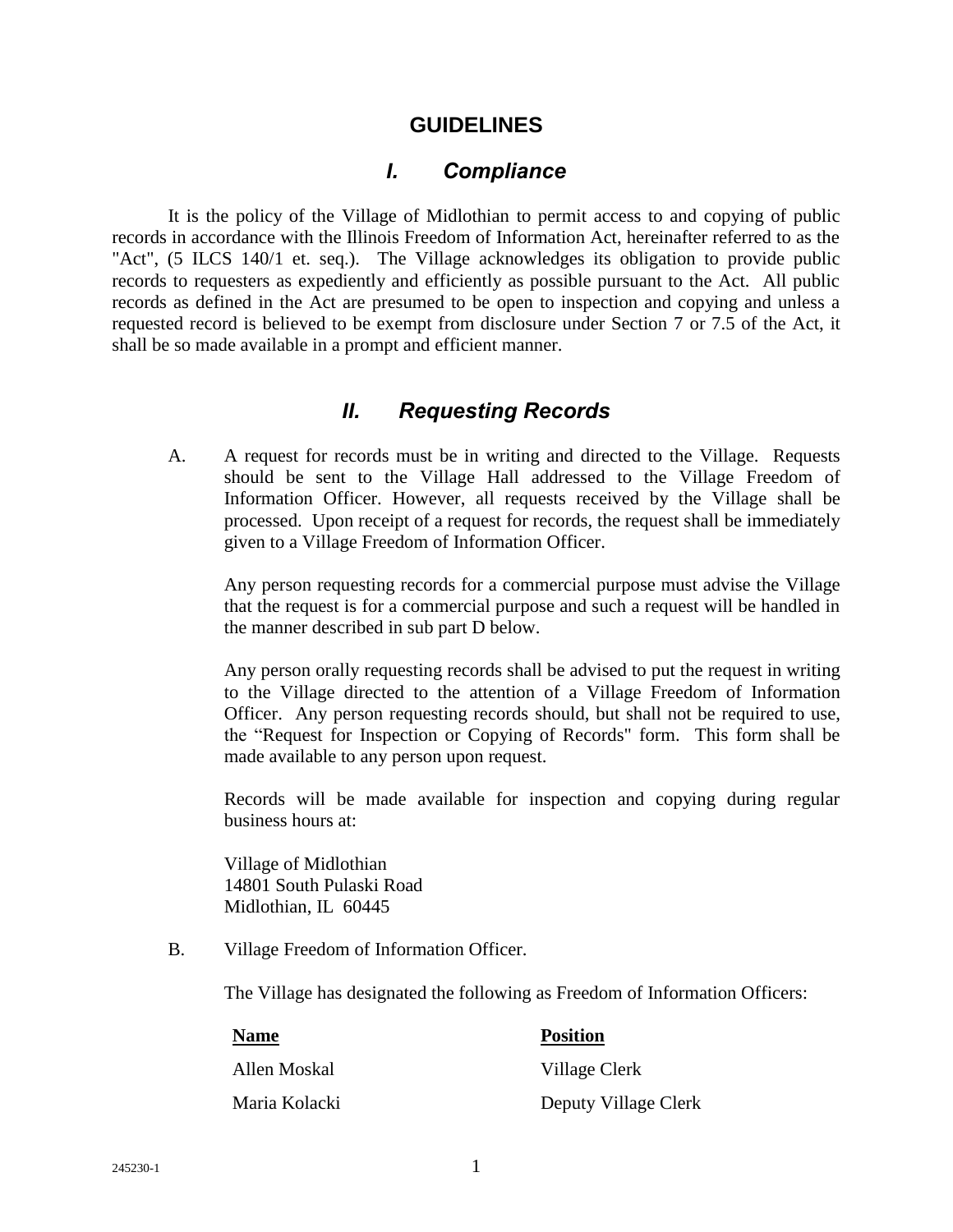All may be reached by dialing 708-389-0200. The mailing address is 14801 South Pulaski Road, Midlothian, IL 60445.

> Upon receiving a request for a public record, the Freedom of Information Officer shall:

- (1) note the date the Village received the written request;
- (2) compute the day on which the period for response will expire and make a notation of that date on the written request;
- (3) maintain an electronic or paper copy of a written request, including all documents submitted with the request until the request has been complied with or denied; and
- (4) create a file for the retention of the original request, a copy of the response, a record of written communications with the requester, and a copy of other communications related to the request.
- C. Content of Requests. All requests should, to the extent reasonably possible, specify with particularity, the records requested to be retrieved and copied. If any records are to be certified, it must be so indicated in the request, specifying which records are to be certified.
- D. Requests for Commercial Purposes.

As required by the Act, any person requesting public records for a commercial purpose must inform the Village that the requested records are to be used for a commercial purpose. The Village's response to such a request shall be made in 21 days and shall be in compliance with the provisions of the Act. Section 2c-10 of the Act defines commercial purpose to mean:

The use of any part of a public record or records, or information derived from public records, in any form for sale, resale, or solicitation or advertisement for sales or services. For purposes of this definition, requests made by news media and non-profit, scientific, or academic organizations shall not be considered to be made for a "commercial purpose" when the principal purpose of the request is (i) to access and disseminate information concerning news and current or passing events, (ii) for articles of opinion or features of interest to the public, or (iii) for the purpose of academic, scientific, or public research or education.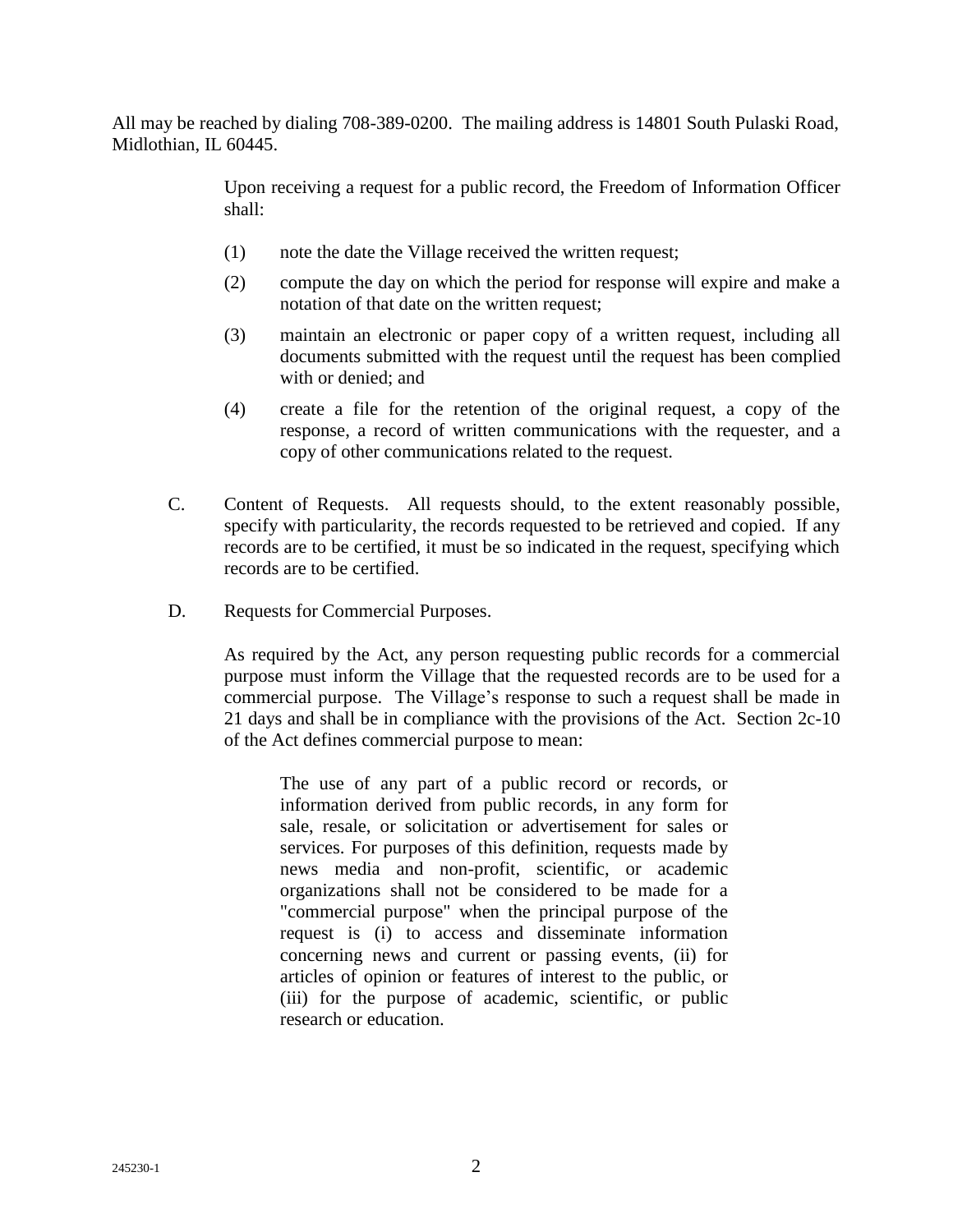## *III. Responses to Requests for Records*

Within five (5) working days after receipt of a written request for records the Village Freedom of Information Officer will provide, one or more of the following responses to the person requesting the records:

- 1. Advise in writing that the records are available for inspection or copying at a designated location within the Village. If copies have been requested, that the records are available for pickup at a designated location within the Village along with a statement of the required fee if any. However, in the event that the fee for copying the requested records exceeds Ten Dollars, the records will not be copied unless the fee is paid in advance and the requesting party shall be advised of this requirement.
- 2. That the five-day limitation has been extended to not more than five (5) additional working days pursuant to Section VII below.
- 3. Advise in writing that the request is unduly burdensome due to its categorical nature or size and that the requesting party has the opportunity to meet and confer with a Village Freedom of Information Officer to attempt to make the request manageable.
- 4. Deny, in whole or in part, the request in writing, stating the specific basis for denial to include a detailed factual basis for the application of the claimed exemption. Any denial shall be made in writing and mailed or given personally within the five (5) day period or any extension thereof.

## *IV. Intent to Deny Request*

If the Village receives a request for public records and asserts that the requested records are exempt from disclosure under either subsection (1)(c) or subsection (1)(f) of Section 7 of the Act, the Village's Freedom of Information Officer shall, within the time limit for the response (five (5) working days), provide written notice to the requester and to the Public Access Counselor of the Village's intent to deny the request in whole or in part. This notice shall include: (1) a copy of the request for the records; (2) the proposed response from the Village; and (3) a detailed summary of the Village's basis for asserting the exemption.

## *V. Right to Review by PAC and to Judicial Review*

Any denial of a request for public records shall include a statement that the person requesting the records has the right to a review of the denial by the Public Access Counselor and shall provide the address and phone number of the Public Access Counselor. The requester shall also be informed of the right to seek judicial review pursuant to Section 11 of the Act.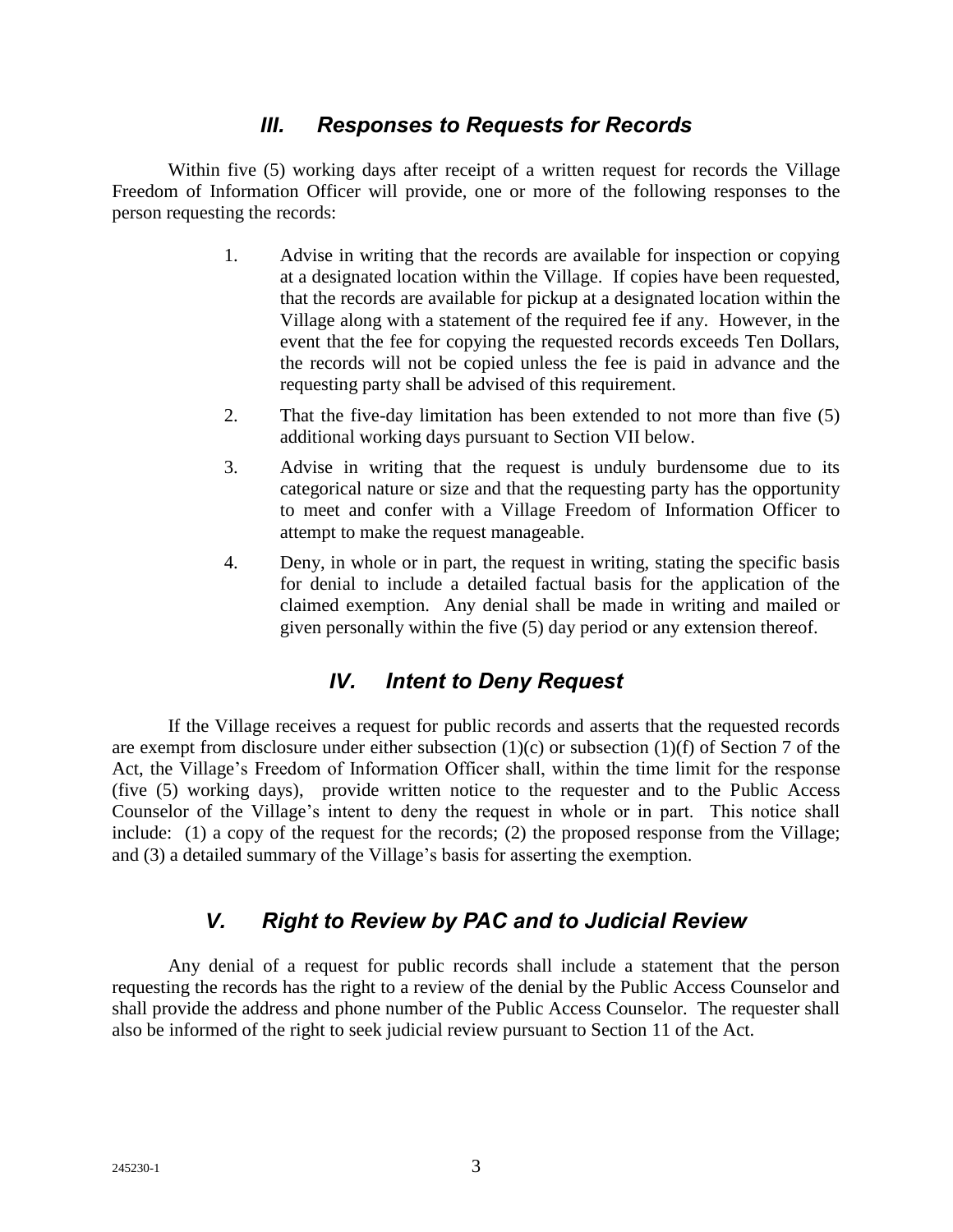#### *VI. Exempt Records*

Certain public records are exempt from copying and inspection pursuant to Sections 7 and 7.5 of the Act. If any public record exempt from disclosure under Section 7 of the Act contains any material which is not exempt, the Village may elect to redact the information that is exempt and make the remaining information available for inspection and copying.

### *VII. Extension of Time to Comply*

The time limit of five (5) working days to comply with a request for records may be extended in each case for not more than five (5) additional working days for certain reasons noted in the Act. If the time is to be extended, Notice shall be given to the requester in writing, indicating the reason for the extension of time for disclosure.

The requester and the Village may agree in writing to extend the time of compliance for an agreed upon period of time.

#### *VIII. Retrieval and Copying*

Retrieval and copying of records is limited only to Village Freedom of Information Officers or employees of the Village designated by the Village Clerk, Deputy Village Clerk or Chief of Police.

### *IX. Inspection of Records*

Inspection of records shall only be permitted in the presence of a Village Freedom of Information Officer or an employee of the Village designated by the Village Clerk, Deputy Village Clerk or Chief of Police.

### *X. Catalog of Records*

Records received or prepared are catalogued by type as listed in these guidelines.

### *XI. Central File for Denial Letters*

A central file of copies of all denial letters, indexed by the type of exception for the denial, will be maintained by the Office of the Village Clerk.

## *XII. Fees*

The fees for copies of records shall be as provided below or as otherwise determined by the Village Board from time to time.

- A. No fee shall be charged for the first 50 pages of black and white copies requested.
- B.  $\$\,15$  per page after 50 for black and white copies.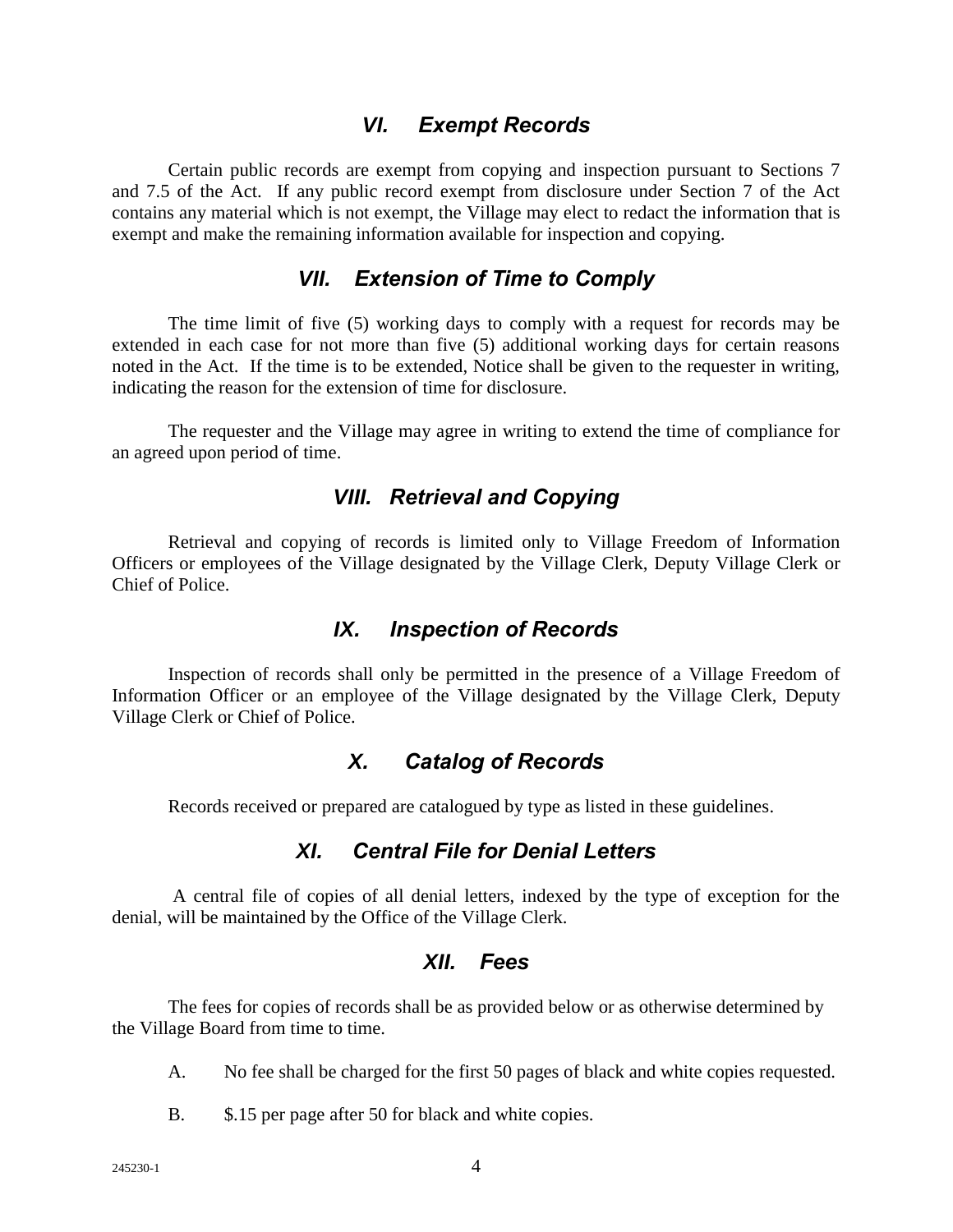- C. Actual cost for color copies or electronic medium.
- D. \$1.00 per certificate if the copies are to be certified.

If the person making the request for records states that the purpose of the request is for health, safety and welfare or legal rights of the general public rather than for personal benefit or commercial gain and requests that the fee be waived or reduced, the Village Clerk may, upon inquiry of the precise reason for the request, grant such waiver or reduction as he deems appropriate. Should any person wish to appeal a fee waiver or reduction decision of the Village Clerk, such appeal is to be made to the Village Board, in writing.

## *XIII. Questions*

Should any person have any questions regarding access to public records of the Village that are not answered in this Guide, those questions may be addressed to a Village Freedom of Information Officer or to the Village Clerk.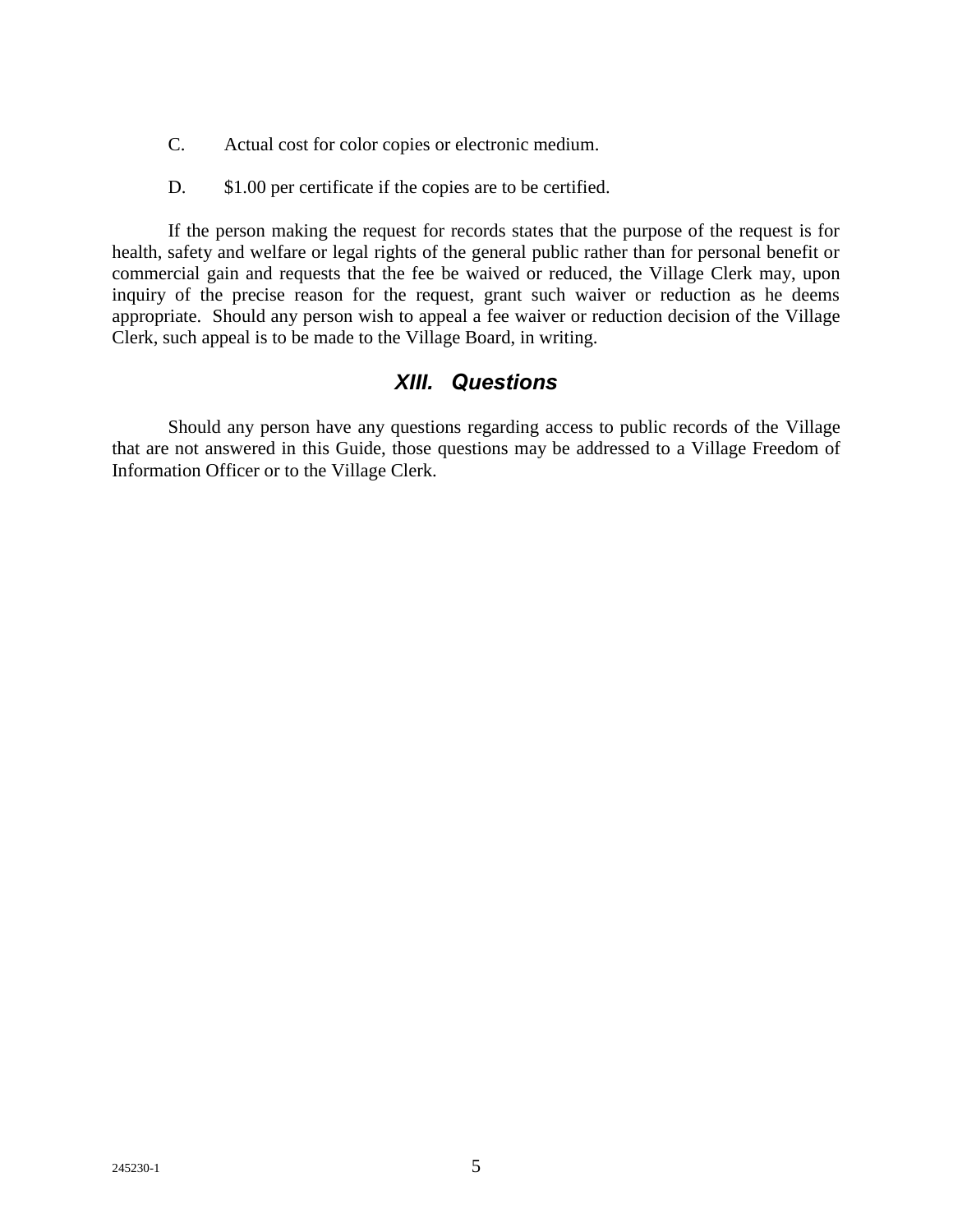## **VILLAGE INFORMATION DIRECTORY**

## *XIV. MUNICIPAL COMPLEX*

The Village of Midlothian is an Illinois home rule municipality located in Cook County, Illinois. The Village is organized under the laws of the State of Illinois. The Village is governed by an elected Village President and six Trustees. The offices of the Village are located in the Village Hall, 14801 South Pulaski Road, Midlothian, Illinois 60445

## *XV. VILLAGE PRESIDENT AND TRUSTEES*

A. The Village President and Village Trustees are:

Gary L'Heureux, Village President Kathleen Caveney, Trustee Sandra Crowley, Trustee Jerome Gillis, Jr., Trustee Carl Ivan, Trustee Donald Killelea, Trustee Karen Kreis, Trustee

B. Other Elected Officials:

Allen Moskal, Village Clerk

C. Committees/Commissions/Boards: The Village maintains the following standing Committees, Commissions and/or Boards:

| таніслі означн                 | Commute                                 |
|--------------------------------|-----------------------------------------|
| Barb Killelea, Chairman        | <b>Beautification Committee</b>         |
| Frank Cichon, Chairman         | <b>Community Policing Committee</b>     |
| Terry Stephens, Chairman       | <b>Community Service Committee</b>      |
| Chief Daniel Delaney, Chairman | <b>Emergency Management Agency</b>      |
| Carl Ivan, Chairman            | <b>Finance Committee</b>                |
| Joe Jones, Chairman            | Fire & Police Commission                |
| Lori Taylor, Chairman          | <b>Historical Society</b>               |
| Karen Kreis, Chairman          | Keep Midlothian Beautiful               |
| Jerry Gillis, Sr., Chairman    | <b>Midmark Water Commission</b>         |
| Diane Banta, Chairman          | <b>Natalie Creek Steering Committee</b> |

**Name/Position Committee**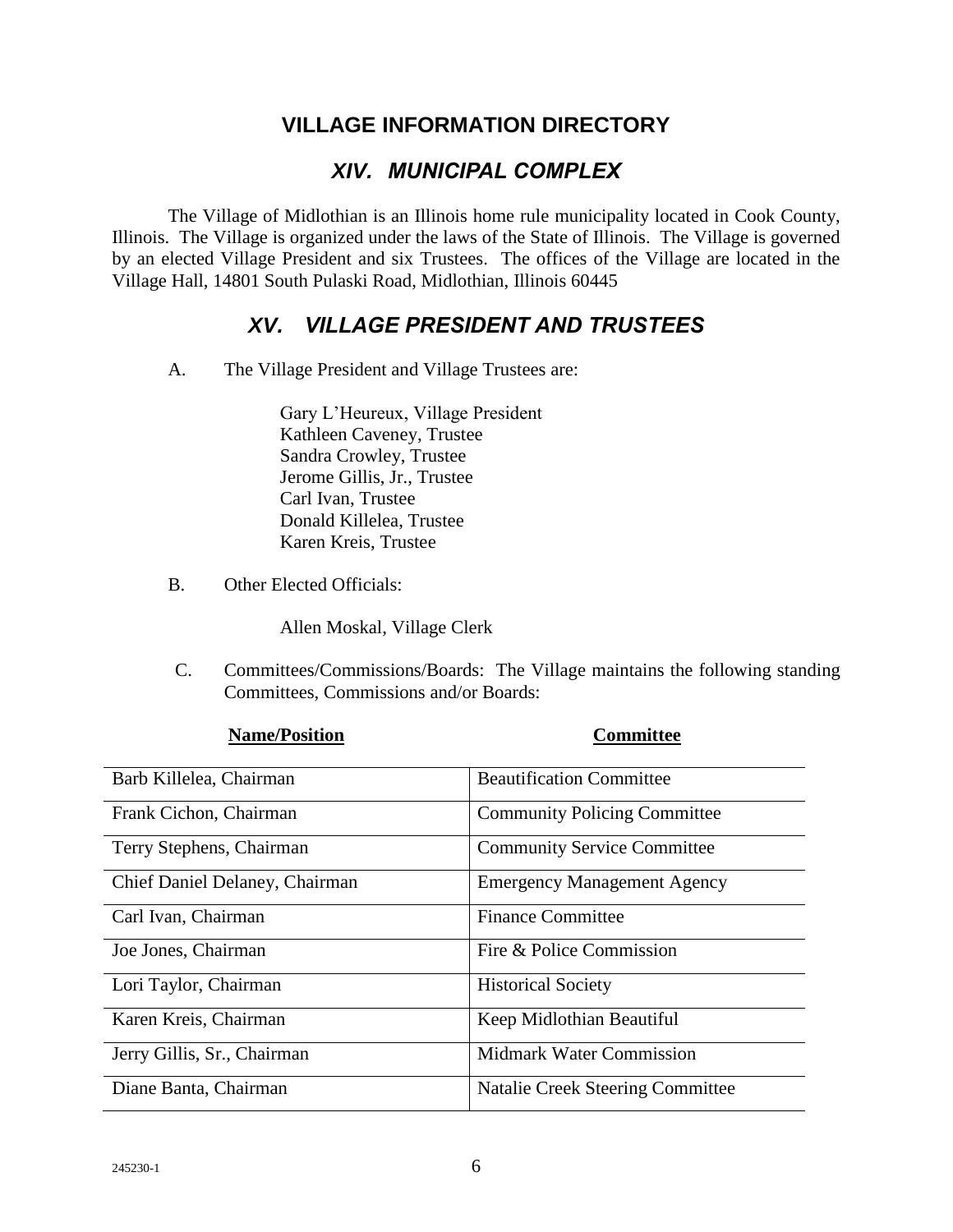| Louis Ceja, Chairman        | Plan Commission             |
|-----------------------------|-----------------------------|
| Karen Kreis, Chairman       | <b>Rain Ready Committee</b> |
| Jean Bartecki, Chairman     | <b>Safety Committee</b>     |
| Helmut Lipp, Chairman       | <b>Technology Committee</b> |
| Dave Twombly, Chairman      | Veterans' Committee         |
| Jerry Gillis, Sr., Chairman | Zoning Board                |

## *XVI. Employees*

The Village employs approximately 70 full-time employees and approximately 30 parttime employees.

## *XVII. Operating Budget*

The operating budget of the Village is approximately \$14.9 Million dollars.

## *XVIII.Organizational Chart*

A block diagram of the functional subdivisions of the Village is set forth on Page 8 of these Guidelines.

## *XIX. List of Records*

A records list of the types or categories of records maintained by the Village is set forth on Page 9 of these Guidelines.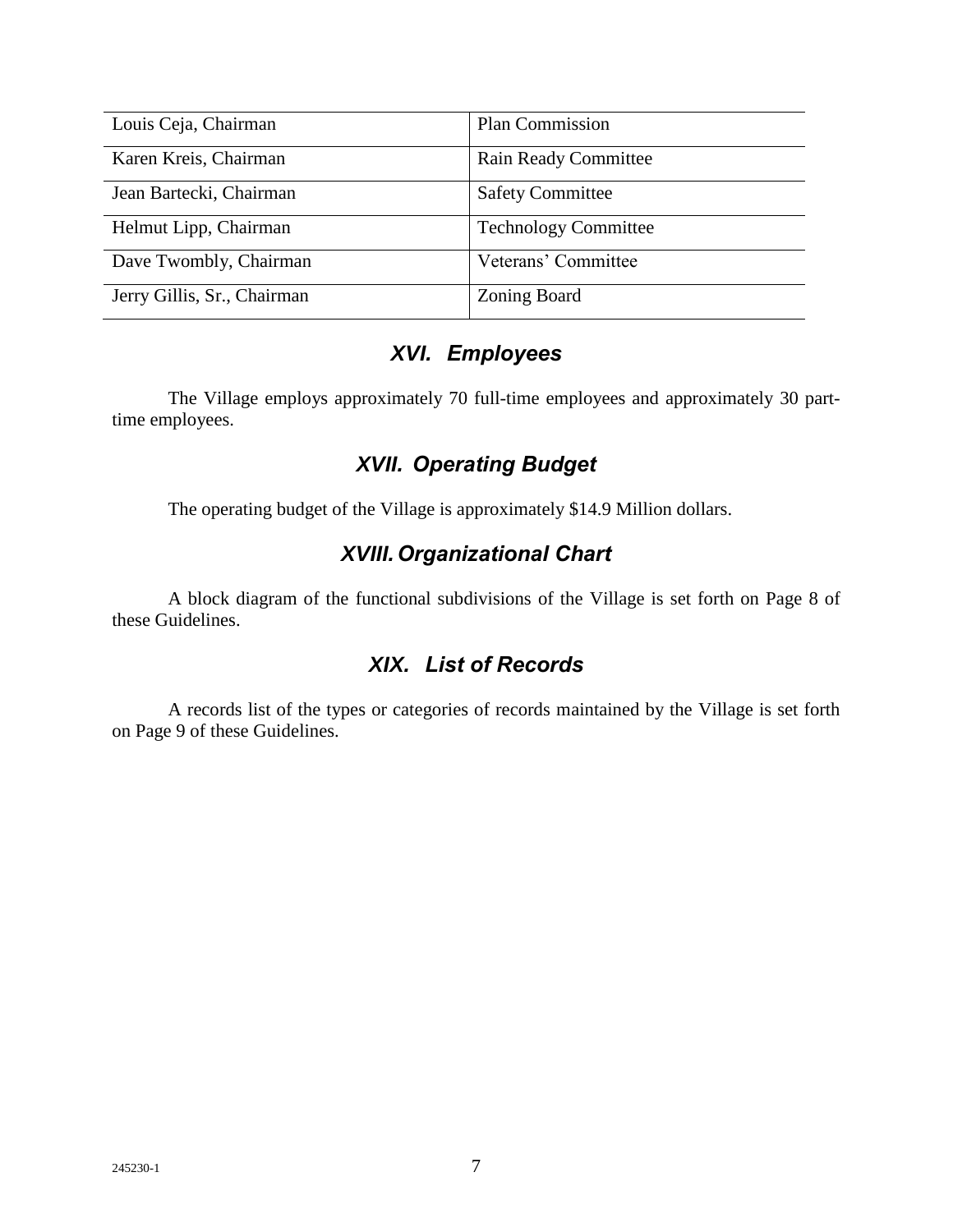## **ORGANIZATIONAL CHART**

The following block diagram of the functional subdivisions of the Village.

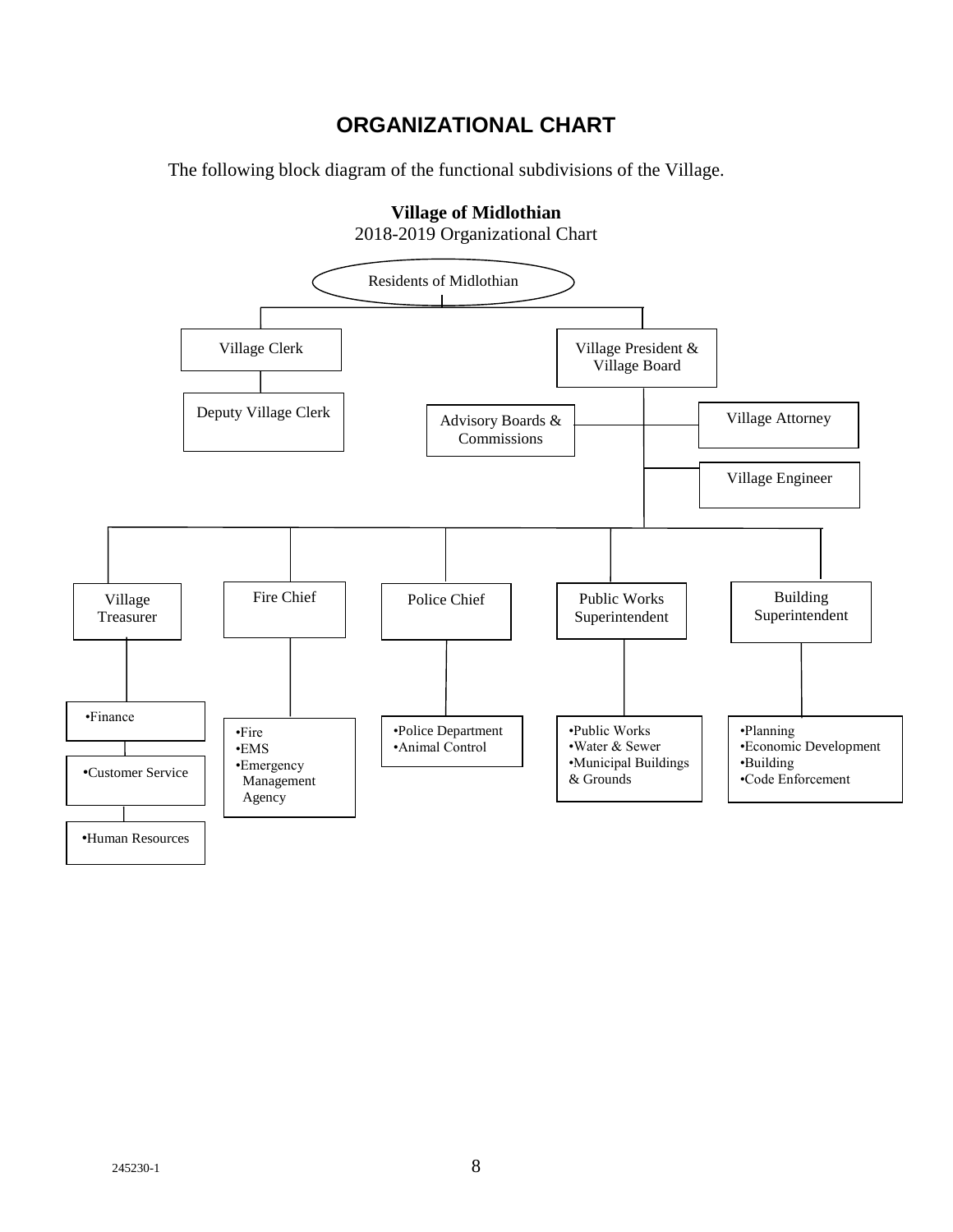## **LIST OF RECORDS**

The types of public records maintained by the Village and available for inspection include the following:

#### **GENERAL**

Board Meeting Schedules Board Minutes, Resolutions and Ordinances Board Policies and Administrative Procedures Legal Notices Employee Names, Titles and Dates of Employment Official Bonds Records of Village Ownership of Real or Personal Property **Contracts** Contractors' Records of Public Works Projects in the Village

#### **FINANCIAL**

Annual Budgets Tax Levies Audit Reports Bills or Invoices Issued and Received by Village Receipts for Revenue

Note:

Exemptions under the Illinois Freedom of Information Act may allow nondisclosure of some parts of public records maintained by the Village.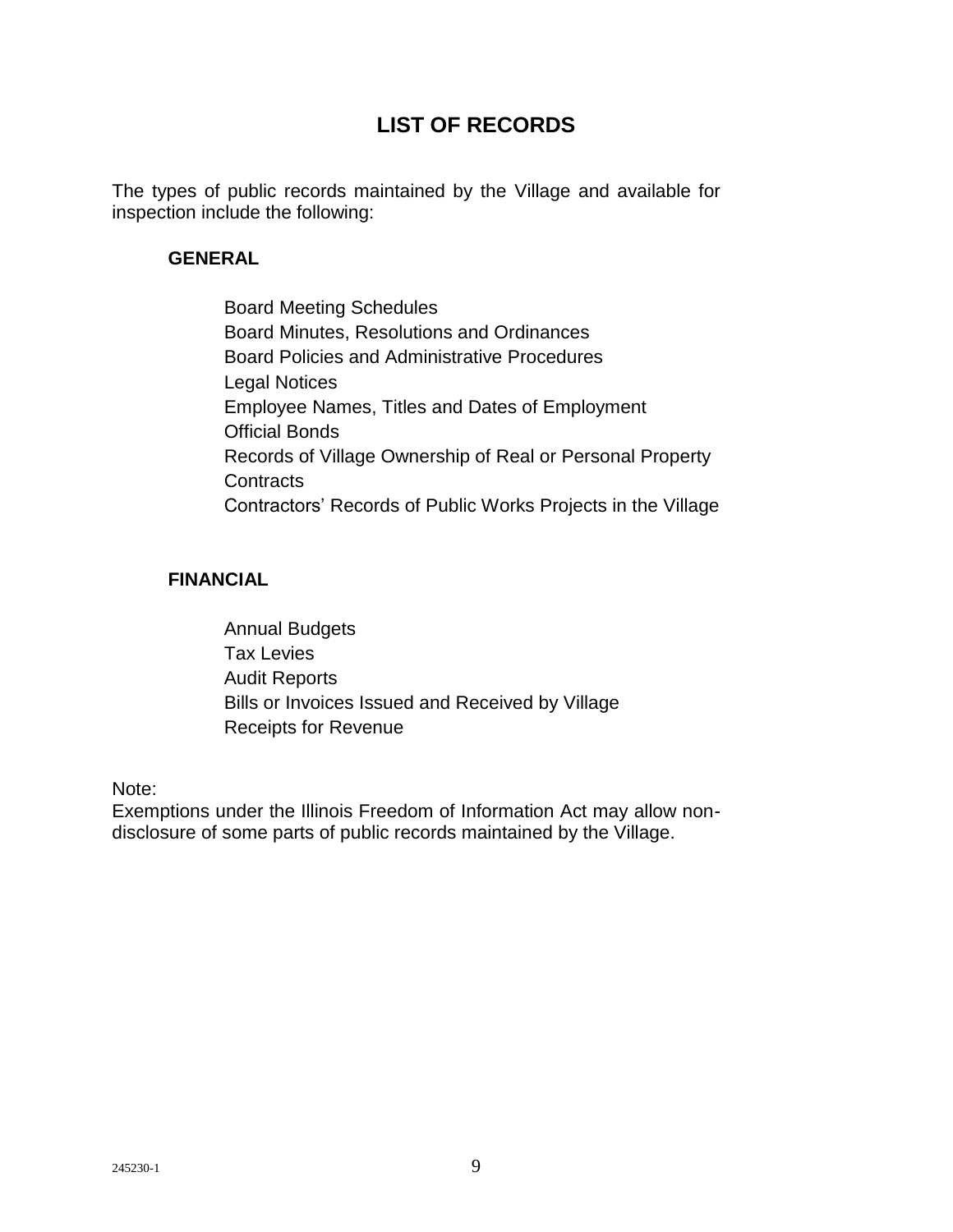## **APPENDIX A**

## **VILLAGE FORM**

**Request to Inspect and/or Copy Records Under the Illinois Freedom of Information Act**